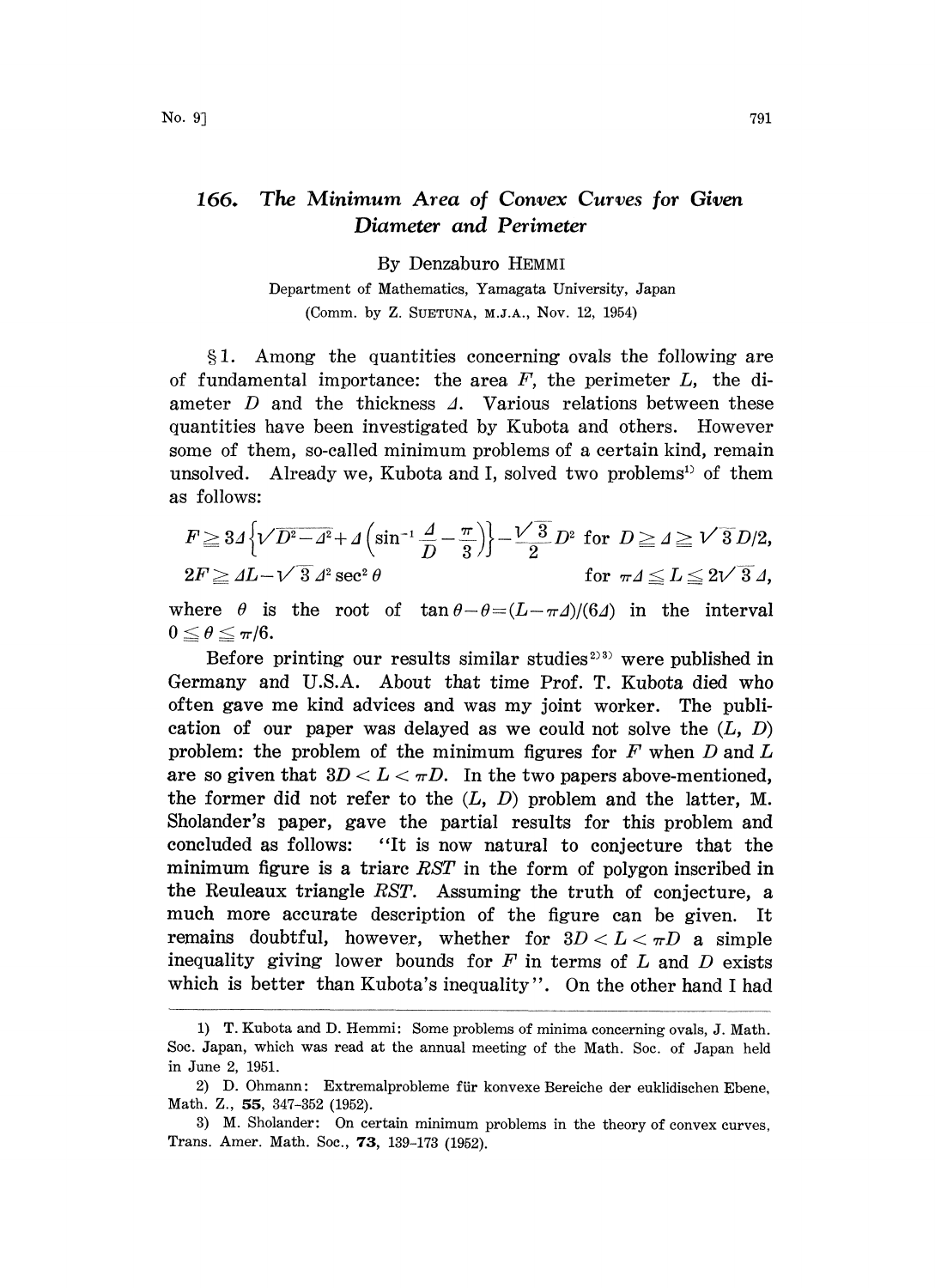already got a lower bound for  $F$  better than Kubota's inequality in the following form

 $2F \ge D^2 \left\{ \left[ \frac{\pi}{2\theta} \right] \sin 2\theta + \sin \left( 2\theta \left[ \frac{\pi}{2\theta} \right] \right) - \sqrt{3} \right\} \quad (\ge DL \cos \theta - \sqrt{3} D^2),$ where  $\lceil \cdot \rceil$  is Gauss' notation and  $\theta$  is the root of  $\lceil \pi/2\theta \rceil \sin \theta + \cos \theta$  $([\pi/2\theta]\theta)=L/2D$  in the interval  $0 \le \theta \le \pi/6$ . But this inequality is not sharp enough, for the equality does not occur unless  $L=6nD$  sin  $(\pi/6n), n=1, 2, 3, \ldots$ 

Recently I solved the  $(L, D)$  problem; and I shall summarize the result in this note.

§2. If the polar tangential equation of an oval  $\mathfrak{E}$  is given by  $p=p(\theta)$ , the central oval  $p=p(\theta)+p(\theta+\pi)$  is called the breadth curve of  $\mathfrak{E}$ . Let  $\mathfrak{B}_0$  be a breadth curve of  $\mathfrak{E}$  whose centre is O and  $P_1P_2P_3P_4P_5P_6$  be a convex polygon inscribed in  $\mathfrak{B}_0$ . When the polygon is symmetric with respect to O and  $P_2P_3 = \frac{1}{2}P_1P_4$ , then  $P_1P_2P_3P_4P_5P_6$ will be called the base hexagon.

Let  $\mathfrak{B}_i$  (i=1, 2) be the translation of  $\mathfrak{B}_0$  by  $\overrightarrow{OP}_i$  (i=1, 2), then the convex hull of the part common to three convex domains with boundary  $\mathfrak{B}_0$ ,  $\mathfrak{B}_1$  and  $\mathfrak{B}_2$  will be called the asymmetric oval determined by  $P_1P_2P_3P_4P_5P_6$  and  $\mathfrak{B}_0$ . The asymmetric oval is the same oval called "allgemeines Reuleauxdreieck" by Ohmann or triarc by Sholander.

The asymmetric oval is called "to be flat" if the breadth curve has at least one pair of rectilinear parts which coincide with sides of a base hexagon. The flatness of ovals was discussed by Sholander first.

The oval is called "to be  $(L, D)$ -deformable" if it is deformable into another oval which has the same perimeter and diameter and less area. By Blaschke's selection theorem, we see there exists a solution of the  $(L, D)$  problem and therefore we get the solution by eliminating all  $(L, D)$ -deformable ovals. From a lemma<sup>55</sup> on oval we see that the solution of the  $(L, D)$  problem is a non-asymmetric oval. Furthermore Sholander proved: No polygon is a solution of the  $(L, D)$  problem. Thus we can state that no non-asymmetric polygon is a solution of the  $(L, D)$  problem. Moreover we can prove that no flat polygon is a solution of the  $(L, D)$  problem when  $3D < L < \pi D$ . Besides any asymmetric polygon is  $(L, D)$ -deformable into one of the following three kinds of ovals;

<sup>4)</sup> D. Hemmi: On the minimum area of closed convex domains with an assigned breadth, Bull. Yamagata Univ., 2, 157-170 (1953).

<sup>5)</sup> Let  $\mathfrak B$  be a breadth curve and  $\mathfrak S$  be a hexagon of maximal area among all base hexagons inscribed in  $\mathfrak{B}$ , then the asymmetric oval determined by  $\mathfrak{S}$  and  $\mathfrak{B}$  is of minimum area among all ovals with the breadth assigned by  $\mathfrak{B}$ . Loc. cit. 1). Similar but not the same proofs are found in 2) 3), other two proofs in 4).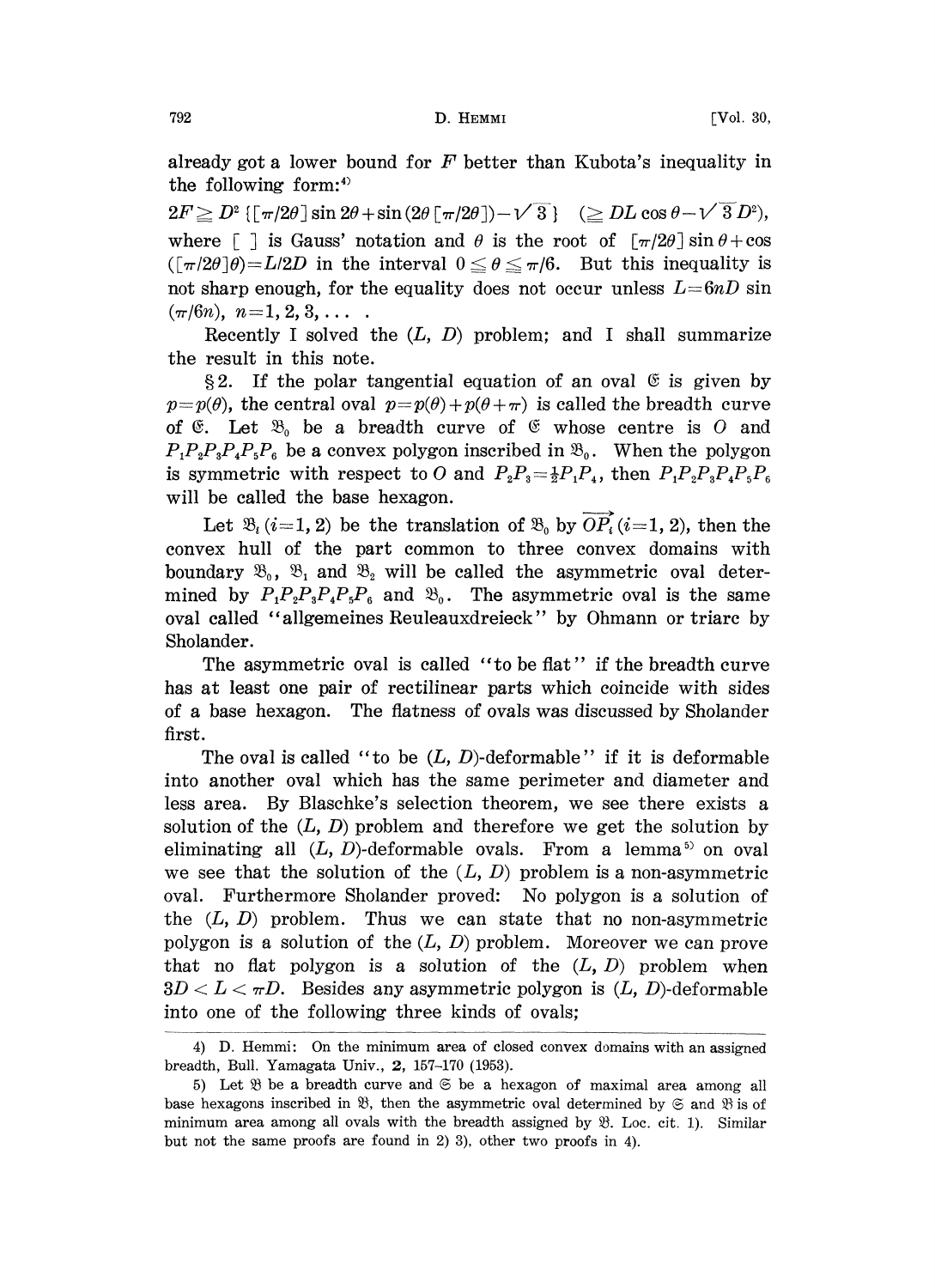No. 9] The Minimum Area of Convex Curves for Given Diameter and Perimeter 793

- 1. asymmetric polygon, non-flat, whose base hexagon is a regular hexagon of sides D,
- 2. flat polygon,
- 3. non-asymmetric polygon.

Thus we get <sup>a</sup> theorem which implies Sholander's conjecture: when  $3D < L < \pi D$ , solutions of the  $(L, D)$  problem are non-flat asymmetric polygons, whose base hexagons are regular of sides  $D<sup>{6}</sup>$ 

Furthermore, by Favard's result, we see our problem can be formulated analytically as follows:

$$
(1) \frac{D^2}{2} \left\{ \left[ \frac{\pi}{6x} \right] \sin 2x + \sin 2 \left( \frac{\pi}{6} - x \left[ \frac{\pi}{6x} \right] \right) + \left[ \frac{\pi}{6y} \right] \sin 2y + \sin 2 \left( \frac{\pi}{6} - y \left[ \frac{\pi}{6y} \right] \right) + \left[ \frac{\pi}{6z} \right] \sin 2z + \sin 2 \left( \frac{\pi}{6} - z \left[ \frac{\pi}{6z} \right] \right) - 2 \sin \frac{\pi}{3} \right\} = \text{minimum}
$$

under the conditions

$$
(2) \quad \begin{aligned} & 2D\left\{ \left[ \frac{\pi}{6x} \right] \sin x + \sin \left( \frac{\pi}{6} - x \left[ \frac{\pi}{6x} \right] \right) + \left[ \frac{\pi}{6y} \right] \sin y + \sin \left( \frac{\pi}{6} - y \left[ \frac{\pi}{6y} \right] \right) \right. \\ &\left. + \left[ \frac{\pi}{6z} \right] \sin z + \sin \left( \frac{\pi}{6} - z \left[ \frac{\pi}{6z} \right] \right) \right\} = L, \\ & 0 < x < \frac{\pi}{6}, \quad 0 < y < \frac{\pi}{6} \quad \text{and} \quad 0 < z < \frac{\pi}{6} \,, \end{aligned}
$$

where  $\lceil \ \rceil$  is Gauss' notation and the constants D and L are given so that  $3D < L < \pi D$ .

Suppose <sup>z</sup> be fixed. After some elementary calculations for maxima and minima, we see the necessary conditions for the minimum problem (1) may be expressible as follows:

(I) in the case when both  $\pi/6x$  and  $\pi/6y$  are not integers,

(3) 
$$
\cos x + \cos \left( \frac{\pi}{6} - x \left[ \frac{\pi}{6x} \right] \right) = \cos y + \cos \left( \frac{\pi}{6} - y \left[ \frac{\pi}{6y} \right] \right)
$$

and

$$
(3') \quad \frac{\sin x - \left[\frac{\pi}{6x}\right] \sin \left(\frac{\pi}{6} - x\left[\frac{\pi}{6x}\right]\right)}{\left[\frac{\pi}{6x}\right] \left(\cos \left(\frac{\pi}{6} - x\left[\frac{\pi}{6x}\right]\right) - \cos x\right]} + \frac{\sin y - \left[\frac{\pi}{6y}\right] \sin \left(\frac{\pi}{6} - y\left[\frac{\pi}{6y}\right]\right)}{\left[\frac{\pi}{6y}\right] \left(\cos \left(\frac{\pi}{6} - y\left[\frac{\pi}{6y}\right]\right) - \cos y\right]} \ge 0;
$$

(II) in the case when one of  $\pi/6x$  and  $\pi/6y$  is not integer, for example,  $\pi/6x$   $\pm$  integer and  $\pi/6y$ =integer,

(4) 
$$
2 \cos y \leq \cos x + \cos \left( \frac{\pi}{6} - x \left[ \frac{\pi}{6x} \right] \right) \leq 1 + \cos y;
$$

(III) in the case when both  $\pi/6x$  and  $\pi/6y$  are integer,

<sup>6)</sup> D. Hemmi: On a minimum problem in the theory of ovals, Bull. Yamagata Univ., 3, 1-11 (1953).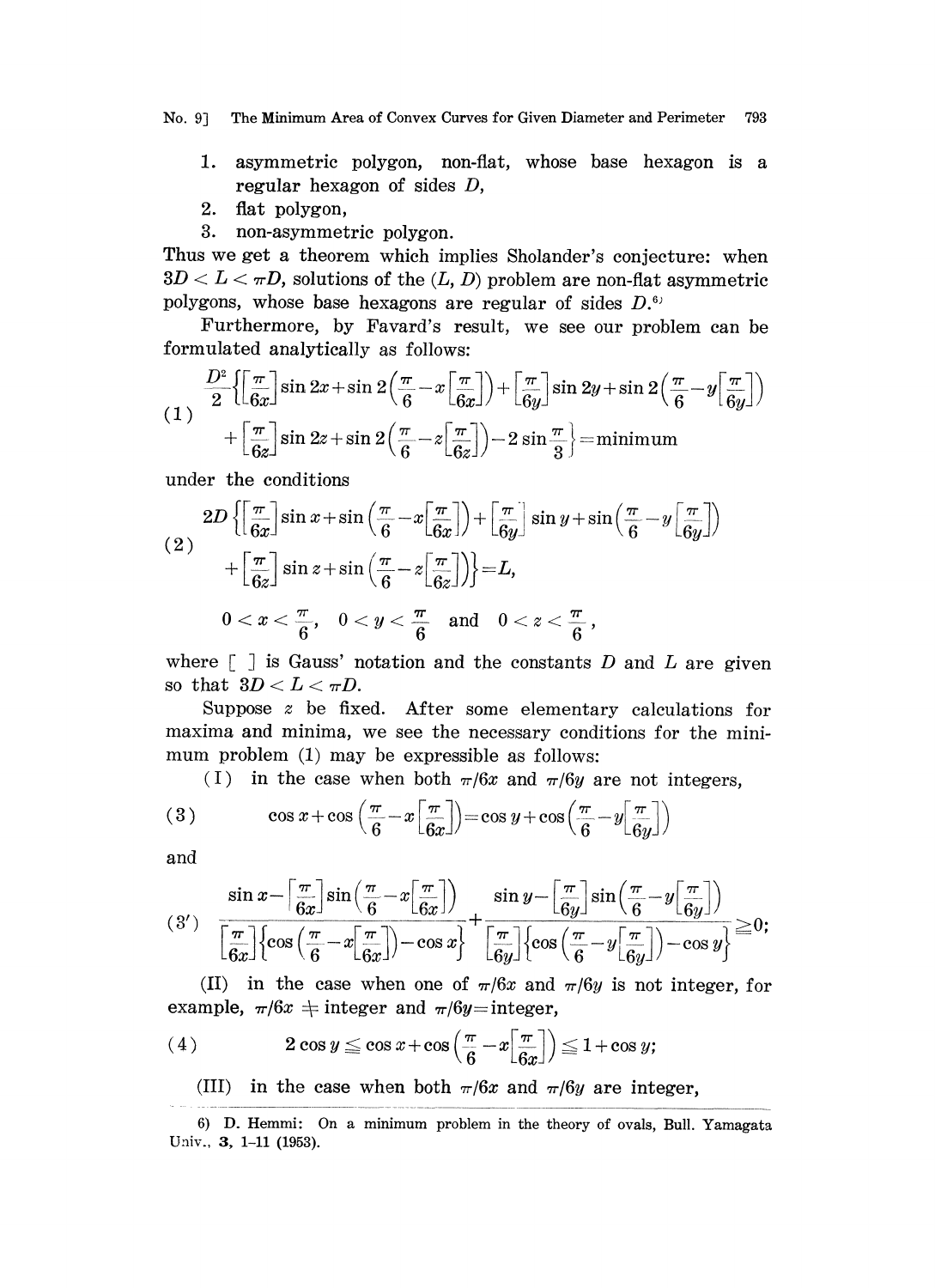794 D. I-IEMMI [Vol. 30,

 $(5)$   $1 + \cos x - 2 \cos y \ge 0$ 

and

$$
(5') \qquad \qquad 1 + \cos y - 2\cos x \ge 0.
$$

The cases (II) and (III) are minimal conditions for angular points of the function  $F(x)$  defined by the parametric equations

$$
F = \left[\frac{\pi}{6\theta}\right] \sin 2\theta + \sin 2\left(\frac{\pi}{6} - \theta\right) \frac{\pi}{6\theta}\right),
$$
  

$$
x = \left[\frac{\pi}{6\theta}\right] \sin \theta + \sin \left(\frac{\pi}{6} - \theta\right) \frac{\pi}{6\theta}\right).
$$

One of the difficulties of our problem is that the function  $F(x)$ arts<br>to<br>ion i has many convex parts, concave parts and angular points which handled together and this gives rise to the existence of numerous minimal points. Besides the variation is so small that the evaluation seems hard, and if L approaches  $\pi D$ , then extreme values become much more complicated. <sup>I</sup> pass through these difficulties by the following lemmas.<sup>7)</sup>

We denote by  $a_n$ , for any positive integer n, the value  $\pi/(6n)$ , by  $b_n$ , for  $n \geq 2$ , the root of sin  $x=n \sin(a_1-nx)$  in the interval  $(a_{n+1}, a_n)$ , by  $c_n$ , for any integer  $n\geq 3$ , the root of  $\cos x + \cos x$  $(a_1-nx)=1+\cos a_n$  in the interval  $(a_{n+1}, b_n)$  and by  $c^*$  the root of  $\cos x + \cos (a_1 - 2x) = 2 \cos a_3$  in the interval  $(b_2, a_2)$ .

Lemma 1. Let  $n \geq 2$ ,  $\cos x + \cos(a_1 - nx) = \cos y + \cos(a_1 - ny)$  where x and y satisfy  $c_n < x < b_n < y < a_n$  for  $n \geq 3$  or  $a_s < x < b_s < y < c^*$ for  $n=2$ . Then there holds

$$
\frac{\sin x - n \sin (a_1 - nx)}{\cos (a_1 - nx) - \cos x} + \frac{\sin y - n \sin (a_1 - ny)}{\cos (a_1 - ny) - \cos y} < 0.
$$

Lemma 2. Let  $n \geq 3$ ,  $(n-1)(a-\beta) \leq \beta < n(a-\beta)$  and  $0 < a < a_1$ . Then there exists  $\overline{a}$  such that n  $\sin \alpha + (n+1) \sin \beta = n \sin (n+1) \beta/n + n$  $\sin \overline{\alpha} + \sin n(\alpha - \overline{\alpha})$  and that n  $\sin 2\alpha + (n+1) \sin 2\beta > n \sin 2(n+1)\beta/n + n$  $\sin 2\bar{a} + \sin 2n (a - \bar{a})$  in the interval  $n a/(n+1) < \bar{a} < a$ .

Lemma 3. Let m be 1 or 2, n be an integer  $\geq 2$  and  $f(x)$ ,  $g(y)$ and  $h(y)$  be functions as follows:

$$
f(x)=(m+1)\{n\,\sin\,x+\sin\,(a_1-n x)\}\qquad\qquad for\qquad b_n\le x\le a_n \\\ g(y)=\begin{cases}mn\,\sin\,a_n+n\,\sin\,y+\sin\,(a_1-n y) &\text{for }a_{n+1}\le y\le c_n\\m\,\left\{n\,\sin\,y+\sin\,(a_1-n y)\right\}+(n+1)\sin\,a_{n+1} &\text{for }b_n\le y\le a_n\\h(y)=\begin{cases}mn\,\sin\,2 a_n+n\,\sin\,2 y+\sin\,2(a_1-n y) &\text{for }a_{n+1}\le y\le c_n\\m\,\left\{n\,\sin\,2 y+\sin\,2(a_1-n y)\right\}+(n+1)\sin\,2 a_{n+1} &\text{for }b_n\le y\le a_n\end{cases} \\\where\ the\ first\ branches\ of\ g(y)\ and\ h(y)\ in\ the\ interval\ a_{n+1}\le y\le c_n
$$

are to be considered only in the case  $n\geqq 3$  and vanish in the case

<sup>7)</sup> D. Hemmi: The minimum area of convex curves for given perimeter and diameter, Bull. Yamagata Univ.,  $3, 55-76$  (1954).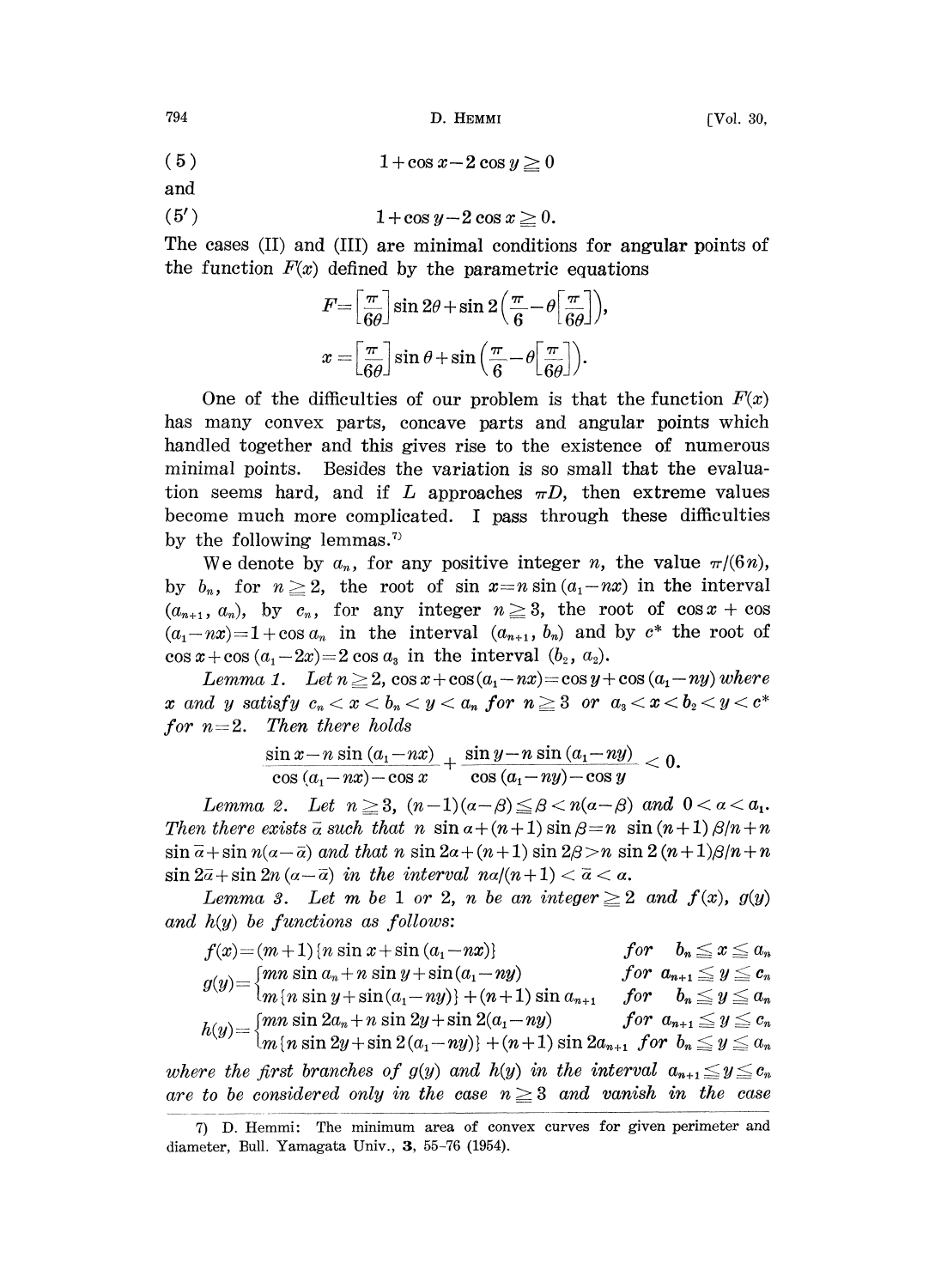No. 9] The Minimum Area of Convex Curves for Given Diameter and Perimeter 795

 $n=2$ . Then the simultaneous equations  $f(x)=g(y)$ ,  $f(2x)=h(y)$  have a pair of solution  $x=x_0$ ,  $y=y_0$ . If  $f(x)=g(y)$  and  $f(x)$  is less (greater) than  $f(x_0)$ , then  $f(2x)$  is less (greater) than  $h(y)$ .

Lemma 4. In Lemma 3,  $y_0$  satisfies either  $a_{n+1} < y_0 < c_n$  for  $n \geq 4$ , or  $b_n < y_0 < a_n$  for  $n=2, 3$ .

By these lemmas, the  $(L, D)$  problem is now solved for the case  $3D < L < \pi D$ . The result can be divided in the three cases:

(1) the case 
$$
3D < L \le 12D \sin \frac{\pi}{12}
$$
,

(2) the case 
$$
6nD \sin \frac{\pi}{6n} < L \leq 6(n+1)D \sin \frac{\pi}{6(n+1)}
$$
,  $n=2$  or 3,

(3) the case 
$$
6nD\sin\frac{\pi}{6n} < L \leq 6(n+1)D\sin\frac{\pi}{6(n+1)}
$$
, n is an

integer  $\geq 4$ . Further, denoting by  $a_{n,m}$ ,  $\beta_{n,m}$  and  $k_{n,m}$  the value of  $x_0$ ,  $y_0$  and  $f(x_0)$  in Lemma 3 respectively, the case (2) is subdivided in

$$
(2,1) \hspace{1cm} 6nD\sin\frac{\pi}{6n} < L \leq 2Dk_{n,2},
$$

(2,2) 
$$
2Dk_{n,2} < L \leq 2(n+1)D\sin\frac{\pi}{6(n+1)} + 2Dk_{n,1},
$$

$$
(2,3) \hspace{1cm} 2(n+1)D\sin{\frac{\pi}{6(n+1)}}+2Dk_{n,1}
$$

and the case (3) is subdivided in

$$
\begin{aligned} \text{(3,1)} \qquad &\qquad 6nD\sin\frac{\pi}{6n} < L \leq 2Dk_{n,\,2},\\ \text{(3,2)} \qquad &\qquad 2Dk_{n,\,2} < L \leq 2D\left\{2n\sin\frac{\pi}{6}\right\}. \end{aligned}
$$

(3,2) 
$$
2Dk_{n,2} < L \leq 2D \left\{ 2n \sin \frac{\pi}{6n} + (n+1) \sin \frac{\pi}{6(n+1)} \right\},\,
$$

(3,3) 
$$
2D\left\{6n \sin \frac{\pi}{6n} + (n+1) \sin \frac{\pi}{6(n+1)}\right\} < L \le 2D\left\{n \sin \frac{\pi}{6n} + k_{n,1}\right\},\
$$

$$
(3,4) \hspace{1cm} 2D\left\{n\sin\frac{\pi}{6n}+k_{n,1}\right\}
$$

(3,5) 
$$
2D\left\{n\sin\frac{\pi}{6n}+2(n+1)\sin\frac{\pi}{6(n+1)}\right\} < L \leq 6D(n+1)\sin\frac{\pi}{6(n+1)}.
$$

In the following the inequality giving minimum  $F$  in each case can be expressed as (i), in which  $\theta$  is determined by the equation (ii). The case (1).

(i) 
$$
2F \ge 3D^2 \left\{ \sin 2\theta + \sin 2\left(\frac{\pi}{6} - \theta\right) \right\} - \sqrt{3} D^2;
$$

(ii) 
$$
L=6D\{\sin \theta + \sin \left(\frac{\pi}{6}-\theta\right)\}; \quad a_1 > \theta \ge a_2.
$$

The cases  $(2,1)$  and  $(3,1)$ .

$$
(i) \t2F \ge 3D^2 \Big\{ n \sin 2\theta + \sin 2\Big(\frac{\pi}{6} - n\theta\Big) \Big\} - \sqrt{3} D^2;
$$